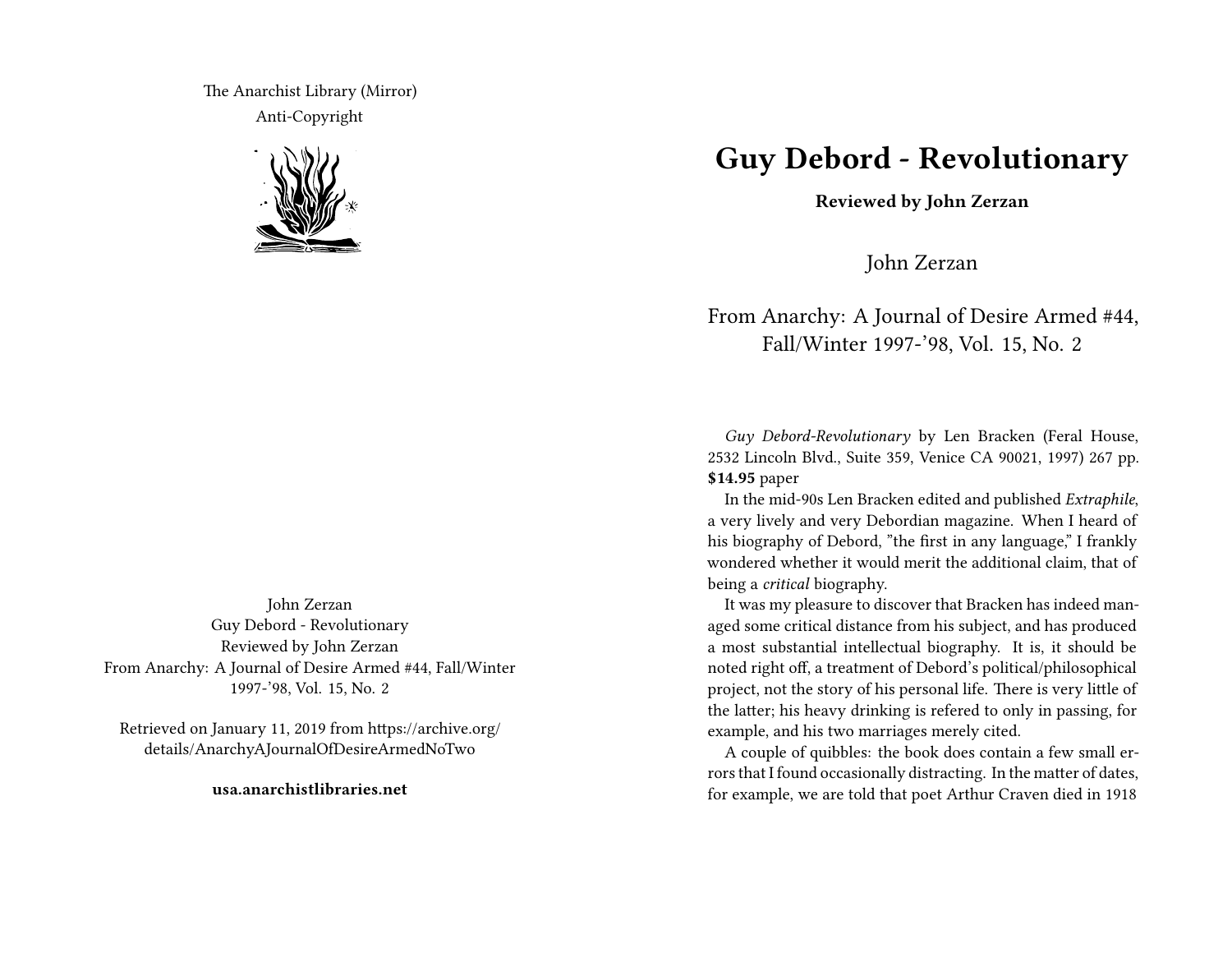and, two paragraphs later, that he "disappeared in Mexico in 1920." Marx, it is recorded, died in 1863, which is 20 years premature. Later in the volume one reads of the German revolution of 1948, that Marx predicted in 1947; obviously a century late. Social theorist Lucien Goldmann and film-maker Jean-Luc Godard are misspelled throughout the book and in the index, as Goldman and Goddard.

And Bracken is not what I would call a prose stylist. The writing is generally serviceable, at times a little better than that, but often clunky and occasionally opaque. For an example of the latter, I could not coax a clear meaning from this sentence: "Lukacs developed Marx's concept of fetishism with psychology and history into reification in large part by positing the proletariat as the subject-object of history."

Guy Debord (1931-1994) was the leading figure of the avantgarde Lettrist International of the 1950s and, more importantly, the central theoretician of the Situationist International (1957- 1972). He and other Situationists, like the Surrealists twenty years earlier, sought to deepen their cultural critique by appropriations from marxism. But while the surrealists tried to strengthen their aesthetic protests, in the 1920s and '30s, via involvement in leninist perspectives (stalinism and then trotskyism), Debord and his coterie brought in the relatively more libertarian variant of marxism, council communism.

Bracken refers to a rather autocratic style of Debord in the S.I., at least in passing, which is related to a larger, and undiscussed problem: a situationist fetish of organization. The fixation with internal organization was, in turn, connected to what Debord saw as the over-arching solution to the social question: the "absolute power of workers' councils." For his part Bracken at least mentions the "apparent contradiction" between a councilist solution to alienation and the equally strong situationist emphasis on festival, play, enjoyment without restraint, etc. He writes that in this latter regard and in his personal life, Debord "didn't value work in the least." But it might have been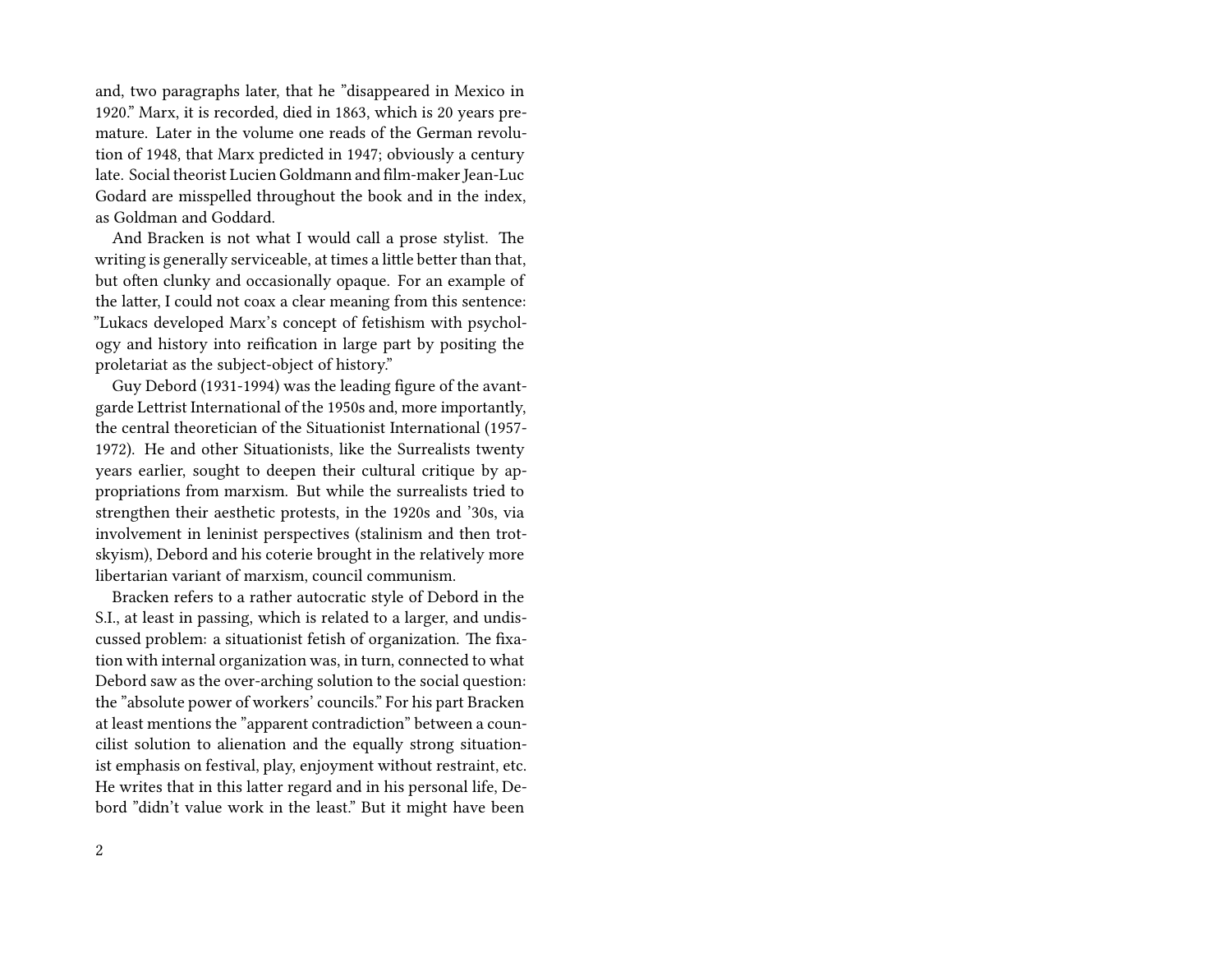fruitful to discuss the rather obvious tension between a unitary power based on the category of work, to which all issues would be submitted, and abundant rhetoric about an equally unrestricted focus on ludic individuality.

A great strength of the book is the background Bracken provides on the development of Debord's thinking. Very adequate thumbnail sketches of often difficult-to-condense influences (e.g. Hegel, Lukacs, Lefebvre) illuminate the sources of Debord's maturation as radical thinker and leader.

His treatment of his subject's masterwork, *Society of the Spectacle* (1967), is likewise strong. Proceeding carefully, Len Bracken sketches the complementary meanings of the concept of spectacle. If I were to advance a criticism here, it is only that this highly important work does not essentially escape its huge debt to Hegel and Marx, and that herein lie the grounds from which to discuss its limitations. When it is disclosed that life has somehow moved from being lived to being experienced as representation, a discussion of representation itself becomes possible, for example.

Of course, it is easy and maybe unfair to demand everything from a text written thirty years ago, including, to cite another theme, at least a slight realization of the pitfalls, shall we say, of society as a machine for production and a technological construct. My own orientation, to be more positive, has been greatly aided by the odyssey of Guy Debord: I have been deeply moved by his works, especially the defiantly elegiac, brief memoir *Panegyric*, and the passionate and so nearly comprehensive (film) book *In Girum Imus Nocte et Consumimur Igni (We Go Round and Round in the Night and Are Consumed by Fire)*.

As Len Bracken concludes, even if Debord's theses become dated it will be his courage that will continue to serve as inspiring method. *In Girum…* ends with a personal valediction that I will never forget: "As these last reflections on violence still